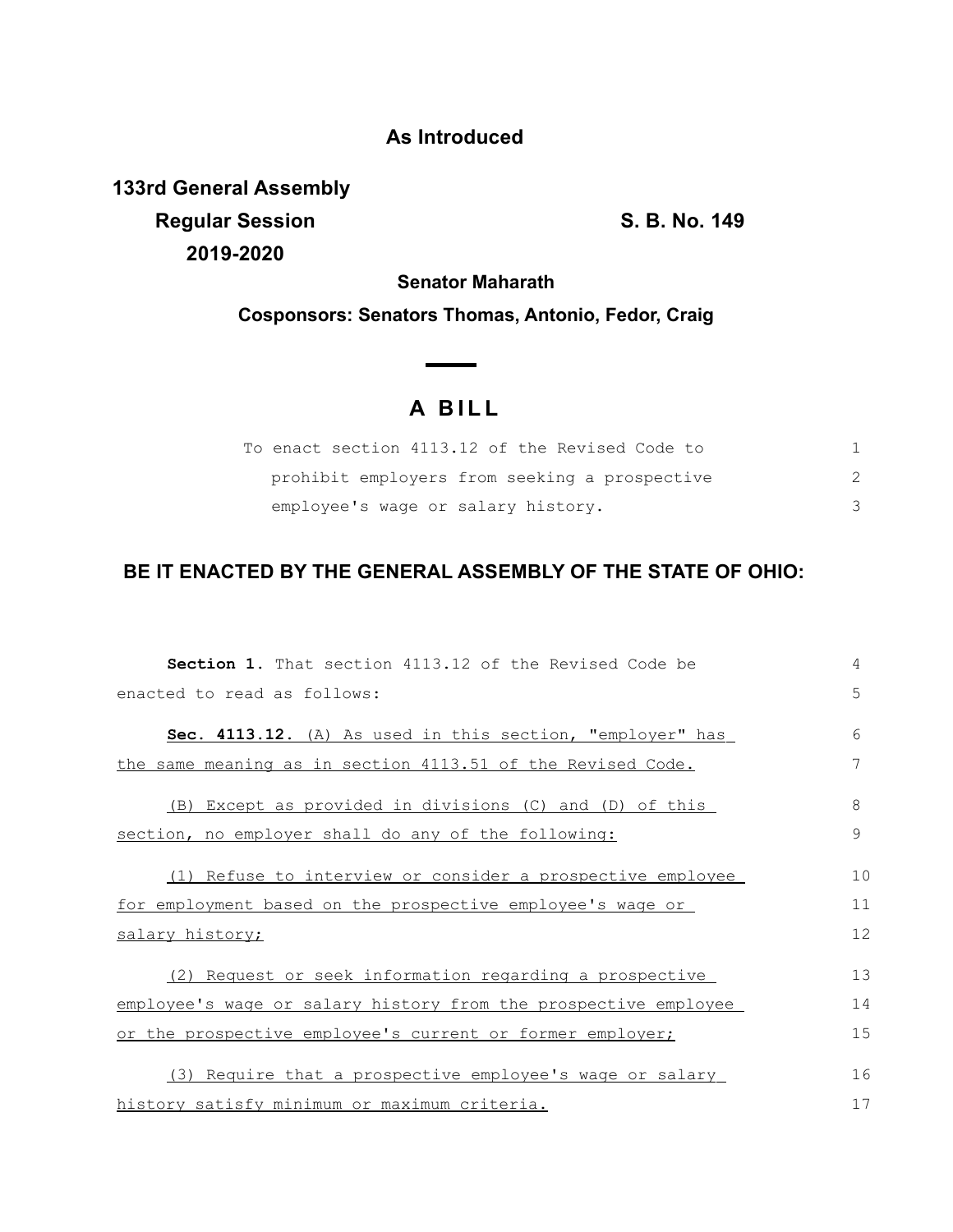| (C) An employer may request information regarding or seek        | 18 |
|------------------------------------------------------------------|----|
| to confirm a prospective employee's wage or salary history from  | 19 |
| the prospective employee or the prospective employee's current   | 20 |
| or former employer if both of the following apply:               | 21 |
|                                                                  |    |
| (1) The prospective employee has voluntarily disclosed to        | 22 |
| the employer information regarding the prospective employee's    | 23 |
| wage or salary history.                                          | 24 |
| (2) The employer has made an offer of employment with            | 25 |
| compensation to the prospective employee.                        | 26 |
| (D) Nothing in this section prevents an employer from            | 27 |
| doing either of the following:                                   | 28 |
| (1) Inquiring as to a prospective employee's wage or             | 29 |
| salary expectations or requirements;                             | 30 |
| (2) Providing information regarding the wages, salary,           | 31 |
| benefits, commissions, or any other forms of remuneration or     | 32 |
| compensation offered in connection with any position for which   | 33 |
| the prospective employee is applying.                            | 34 |
|                                                                  |    |
| (E) Any prospective employee alleging that an employer has       | 35 |
| violated this section may bring an action in any court of        | 36 |
| competent jurisdiction to recover damages sustained due to an    | 37 |
| employer's violation of this section, or for equitable relief,   | 38 |
| together with costs and reasonable attorney's fees. Two or more  | 39 |
| prospective employees alleging the same employer has violated    | 40 |
| this section may join as co-plaintiffs in one action.            | 41 |
| The attorney general, at the written request of one or           | 42 |
| more prospective employees alleging an employer has violated     | 43 |
| this section, may take an assignment of the claim or claims in   | 44 |
| trust and bring an action in any court of competent jurisdiction | 45 |
| to recover damages sustained due to an employer's violation of   | 46 |